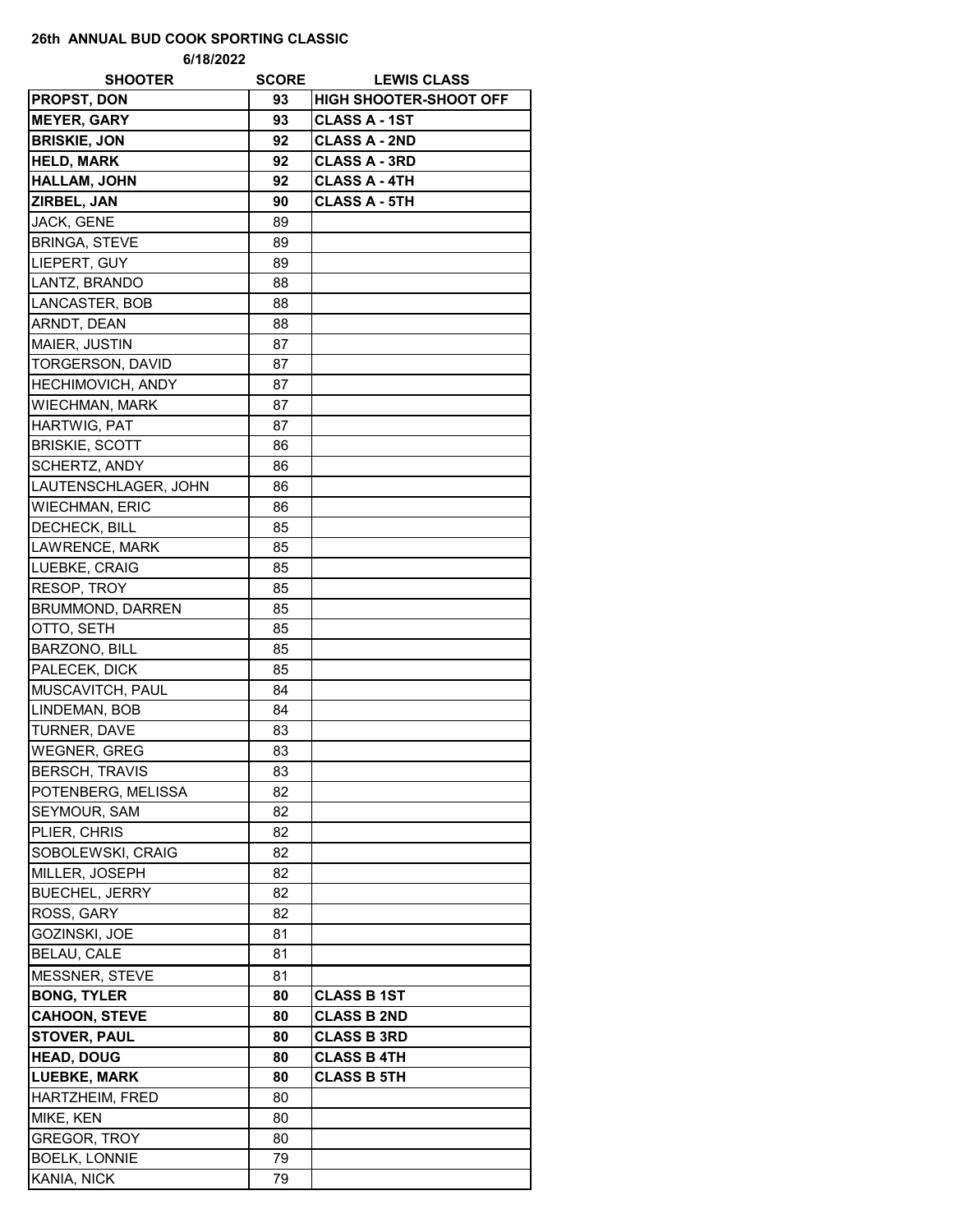| LAUFENBERG, JEFF     | 78 |                    |
|----------------------|----|--------------------|
| SWANSON, KENNY       | 78 |                    |
| <b>SCHLIEM, MATT</b> | 78 |                    |
| OLSON, SCOTT         | 78 |                    |
| GODFREY, DJ          | 78 |                    |
| ERDMANN, MARK        | 78 |                    |
| <b>KRUEGER, MIKE</b> | 78 |                    |
| DROSSEL, MIKE        | 78 |                    |
| LAUFENBERG, SCOTT    | 77 |                    |
| MOY, MIKE            | 77 |                    |
| SCHLIEM, DENNIS      | 77 |                    |
| SWANSON, MARK        | 77 |                    |
| SCHULTZ, RUSS        | 77 |                    |
| CAHOON, MIKE         | 77 |                    |
| HILKE, TOM           | 77 |                    |
| ZAK, KELLY           | 77 |                    |
| <b>BELAU, MARK</b>   | 77 |                    |
| MUELLER, GREG        | 77 |                    |
| <b>SKARDA, NATE</b>  | 77 |                    |
| EILBES, RED          | 76 |                    |
| KUEHL, STEVE         | 76 |                    |
| FISCHER, RANDY       | 76 |                    |
| LORENZ, BILL         | 76 |                    |
| KLEIN, ABE           | 76 |                    |
| LEITNER, MARK        | 76 |                    |
| MUNDT, MADDOG        | 75 |                    |
| SKAIFE, RON          | 75 |                    |
| COOK, CHRIS          | 75 |                    |
| DAMMEN, NATE         | 75 |                    |
| DUCKWITZ, BILL       | 75 |                    |
| ZIMMERMAN, STEPHEN   | 75 |                    |
| ZIMMERMAN, CODY      | 75 |                    |
| DETERT, DOUGLAS      | 75 |                    |
| WEYER, KENT          | 75 |                    |
| <b>WAGNER, LARRY</b> | 75 |                    |
| PARKER, JOSH         | 74 | <b>CLASS C 1ST</b> |
| <b>COOK, LINCOLN</b> | 74 | <b>CLASS C 2ND</b> |
| <b>KLEIN, JERRY</b>  | 74 | <b>CLASS C 3RD</b> |
| <b>FREEMAN, DON</b>  | 74 | <b>CLASS C 4TH</b> |
| <b>NEWMAN, MIKE</b>  | 74 | <b>CLASS C 5TH</b> |
| MAKURAT, KAYLE       | 74 |                    |
| DUCKWITZ, DUCKY      | 74 |                    |
| ROWLAND, PATRICK     | 74 |                    |
| MAKURAT, DON         | 74 |                    |
| JASTROW, JACK        | 74 |                    |
| FRYMAN, BRIAN        | 73 |                    |
| SCHERTZ, LAYNE       | 73 |                    |
| SCHMIDT, TJ          | 73 |                    |
| LESSARD, FRANK       | 73 |                    |
| <b>WIDLAKE, TOM</b>  | 73 |                    |
| NORDQUIST, JAY       | 72 |                    |
| <b>BUSSAN, BRIAN</b> | 72 |                    |
| <b>BRISKIE, PAT</b>  | 72 |                    |
| SABEL, JUSTIN        | 72 |                    |
| LUEHRING, DYLAN      | 72 |                    |
| RESOP, TYLER         | 72 |                    |
| TRIPKE, RUSTY        | 72 |                    |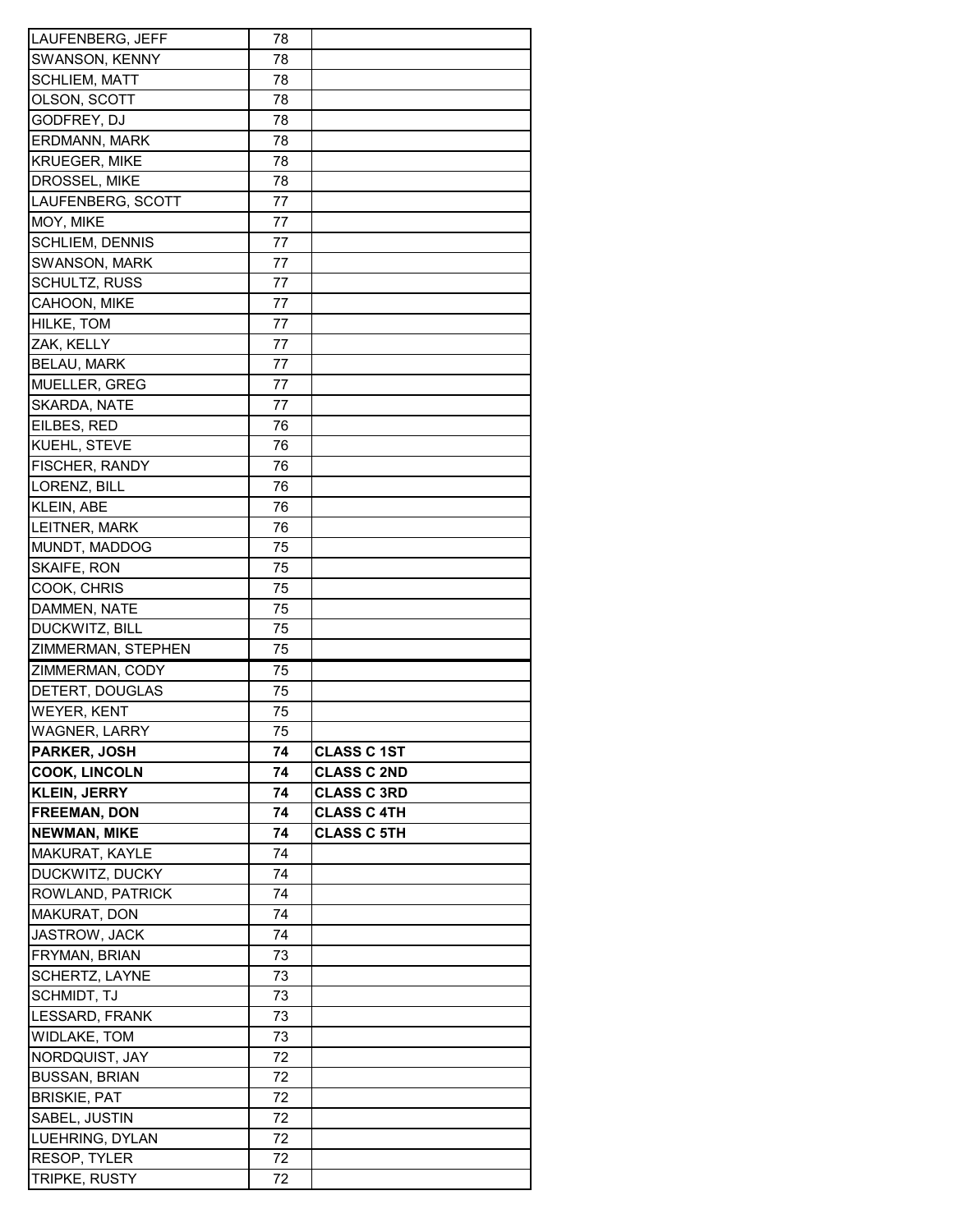| LEVENHAGEN, SKYLER      | 72 |                    |
|-------------------------|----|--------------------|
| KOLLMAN, HUNTER         | 71 |                    |
| LONG, TUCKER            | 71 |                    |
| LAUFENBERG, ETHAN       | 71 |                    |
| <b>ARNDT, TREVOR</b>    | 71 |                    |
| <b>ERDMANN, MICHAEL</b> | 71 |                    |
| BROSEL, BRAD            | 71 |                    |
| OTTO, AARON             | 71 |                    |
| MURPHY, RON             | 71 |                    |
| MURPHY, JEFF            | 71 |                    |
| NOWICKI, SCOTT          | 70 |                    |
| WENTLAND, CURLY         | 70 |                    |
| FLICKINGER, STEVE       | 70 |                    |
| MARTIN, ALAN            | 70 |                    |
| REINKE, PERRI           | 70 |                    |
| HARTMANN, KEVIN         | 70 |                    |
| TETZLAFF, GLENN         | 70 |                    |
| MAKURAT, MIKE           | 70 |                    |
| <b>WARNKE, DAVID</b>    | 69 | <b>CLASS D1ST</b>  |
| <b>PANTEL, ROGER</b>    | 69 | <b>CLASS D 2ND</b> |
|                         |    |                    |
| <b>SURPRISE, DYLAN</b>  | 69 | <b>CLASS D 3RD</b> |
| <b>HARTZHEIM, FRANK</b> | 69 | <b>CLASS D 4TH</b> |
| <b>GUNDERSON, CHAD</b>  | 69 | <b>CLASS D 5TH</b> |
| MAIER, DAVID            | 69 |                    |
| LANTZ, BRENDA           | 68 |                    |
| <b>GRENSAVITCH, JOE</b> | 68 |                    |
| MILLER, AN              | 68 |                    |
| REINKIE, LUKE           | 68 |                    |
| ZAK, JOHN               | 68 |                    |
| GORDON, JOHN            | 68 |                    |
| LUDWIG, CHRIS           | 67 |                    |
| LACROSS, ADAM           | 67 |                    |
| KING, ALLEN             | 67 |                    |
| EILBES, SHELLEY         | 67 |                    |
| KOLLMAN, CONNOR         | 67 |                    |
| KOLLMAN, MARK           | 67 |                    |
| LABUMBARD, RICK         | 67 |                    |
| HOPFENSPERGER, KEVIN    | 66 |                    |
| <b>BUHALOG, GREGG</b>   | 66 |                    |
| PALLIN, ANTHONY         | 66 |                    |
| HOEFS, ERIC             | 66 |                    |
| CASPARY, ZAK            | 66 |                    |
| ANDERSON, HUNTER        | 65 |                    |
| BOELK, HEIDI            | 65 |                    |
| KOPF, KILLER            | 65 |                    |
| FROEHLICH, CHRIS        | 65 |                    |
| HANKE, BROCK            | 65 |                    |
| LIEPERT, DALE           | 65 |                    |
| PANTEL, CRAIG           | 65 |                    |
| NOREEN, BROCK           | 65 |                    |
| KILLAM, ERIC            | 65 |                    |
| SCHULTZ, HILLIARY       | 64 |                    |
| <b>BONG, ASHLEY</b>     | 64 |                    |
| LIEPERT, KAMI           | 64 |                    |
| KLEIN, BEN              | 64 |                    |
| PARKER, MARK            | 64 |                    |
| ROTH, CHANCELOR         | 63 | <b>CLASS E 1ST</b> |